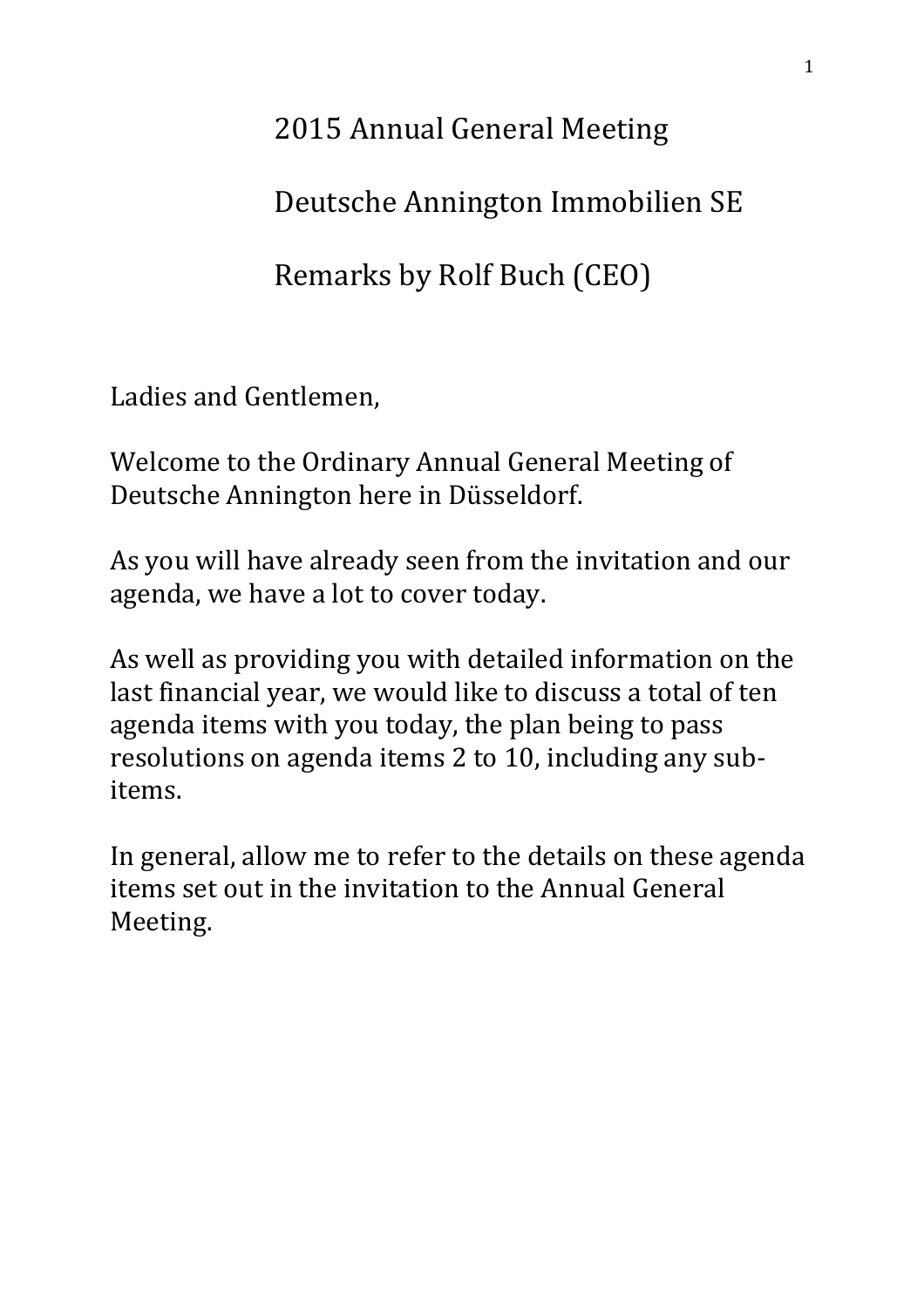In particular, I presume that there is no need to provide any further information on the ratification of the acts of the members of the Management Board and Supervisory Board for the 2014 financial year, on the selection of the auditor of the annual financial statements and consolidated financial statements for the 2015 financial year or on the review of the interim financial reports for the 2015 financial year at this point.

Dr Bernotat has just explained the resolution on agenda item 5, which relates to the approval of the variable longterm remuneration component, and will be providing you, in addition to other information, with a brief overview of the resolution to elect new Supervisory Board members or confirm the court-appointed ones after my speech.

I would, however, like to present and explain a number of agenda items in detail.

Despite this packed agenda, please allow me to begin with a brief comment that is very important to me personally.

At last year's Annual General Meeting, which was Deutsche Annington's first since the company's IPO, I made you a promise.

I said that "*a company can only be successful in the long term if it not only generates added value for its owners, but also provides added value for society at large in the form of affordable, attractive living space that enhances quality of life."*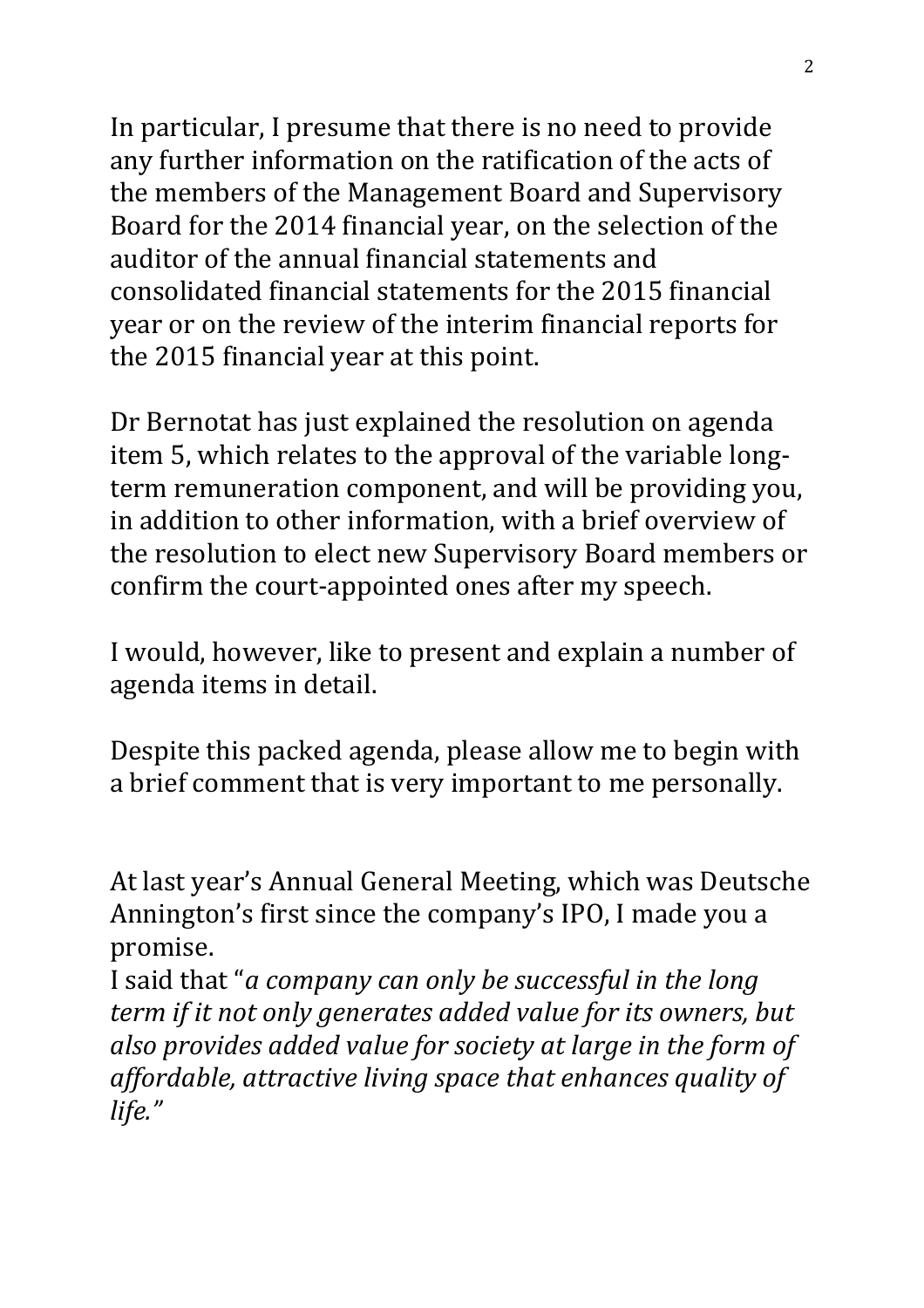The results of the 2014 financial year are testimony to how this approach can work on the residential real estate market.

In the 2014 financial year, we managed to not only lift our earnings to a record level, but also to increase our spending on maintenance and our investments in modernisation to an all-time high.

The results for the 2014 financial year show that this strategy is already bearing fruit. They also motivate us to continue to systematically pursue this approach. We will continue to focus on ensuring that our customers are satisfied, because satisfied customers are also in the interests of our shareholders and the capital market.

At the end of the last financial year, we took another major step that will change the face of our company in the long term – not in terms of its strategy, but in terms of its size, stability and ability to work in the interests of our stakeholders in an even more personal, efficient and costeffective manner.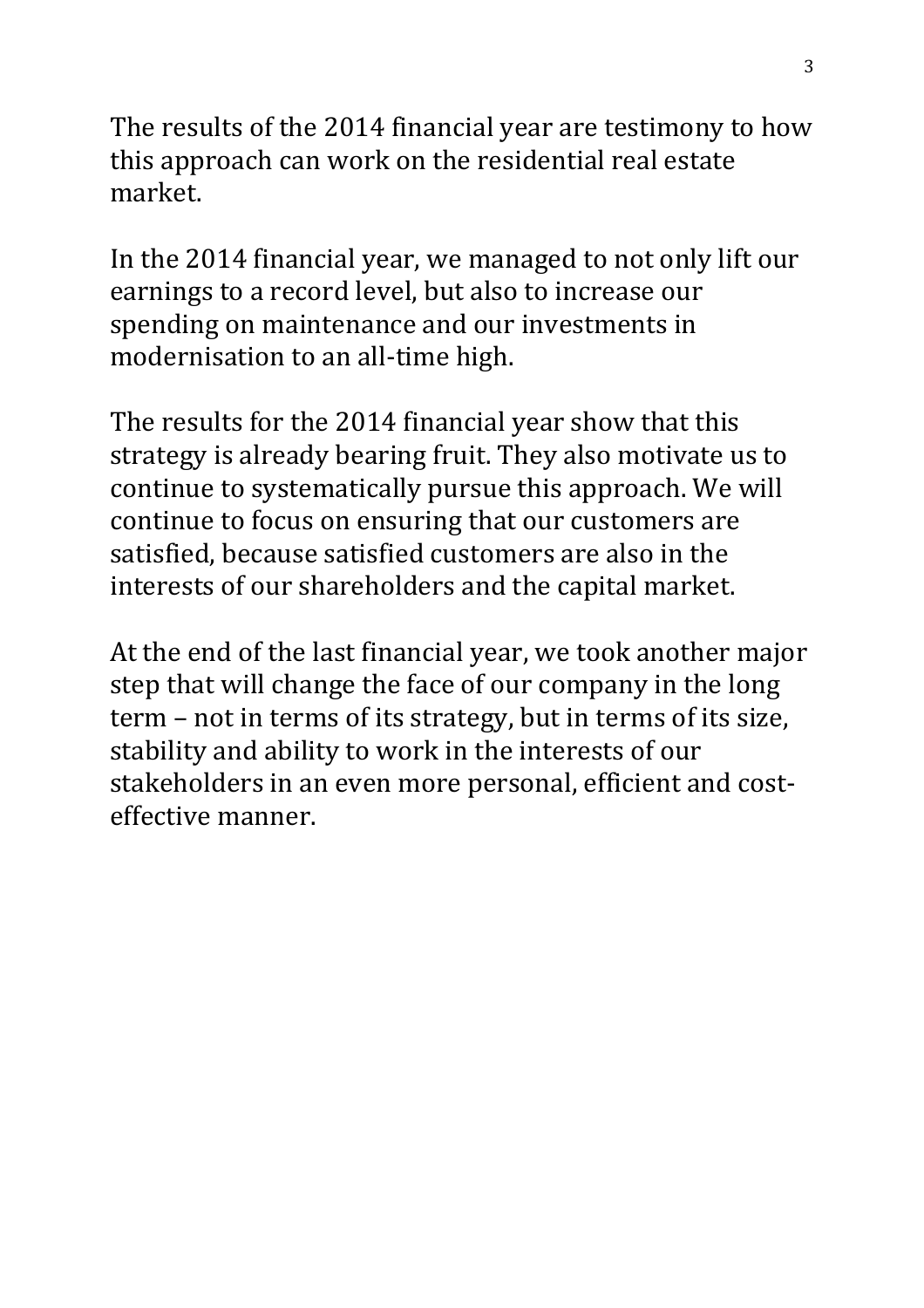The voluntary public takeover offer we made to the GAGFAH shareholders saw us set new standards in the consolidation process that is under way on the German residential real estate market. Intensive discussions conducted prior to the takeover offer revealed that Deutsche Annington and GAGFAH have a great deal in common.

Both companies have similar roots and the same targets. They pursue similar approaches in terms of business policy, operate nationwide and have a clear understanding of what "sustainable development" means for a residential real estate company. The merger will create potential for new business models and services, which could, for example, range from long-term care services to energy services.

It makes sense to pool these competencies, because exploiting economies of scale is the key to successful property management. With around 350,000 residential units and a combined portfolio value of around  $\epsilon$  21 billion, the merger turns us into a German champion of European dimensions. Within Europe, the only company that is bigger than us is Unibail-Rodamco. We are now responsible for around one million tenants. Although this is almost twice the size of the population of Düsseldorf, our market share still comes in at only 1.5 per cent.

But size alone cannot be viewed as an end in itself. We are combining the best of two worlds in order to first and foremost provide solutions to the major challenges facing the residential real estate sector today and tomorrow. First, the sector has to make a contribution to the energy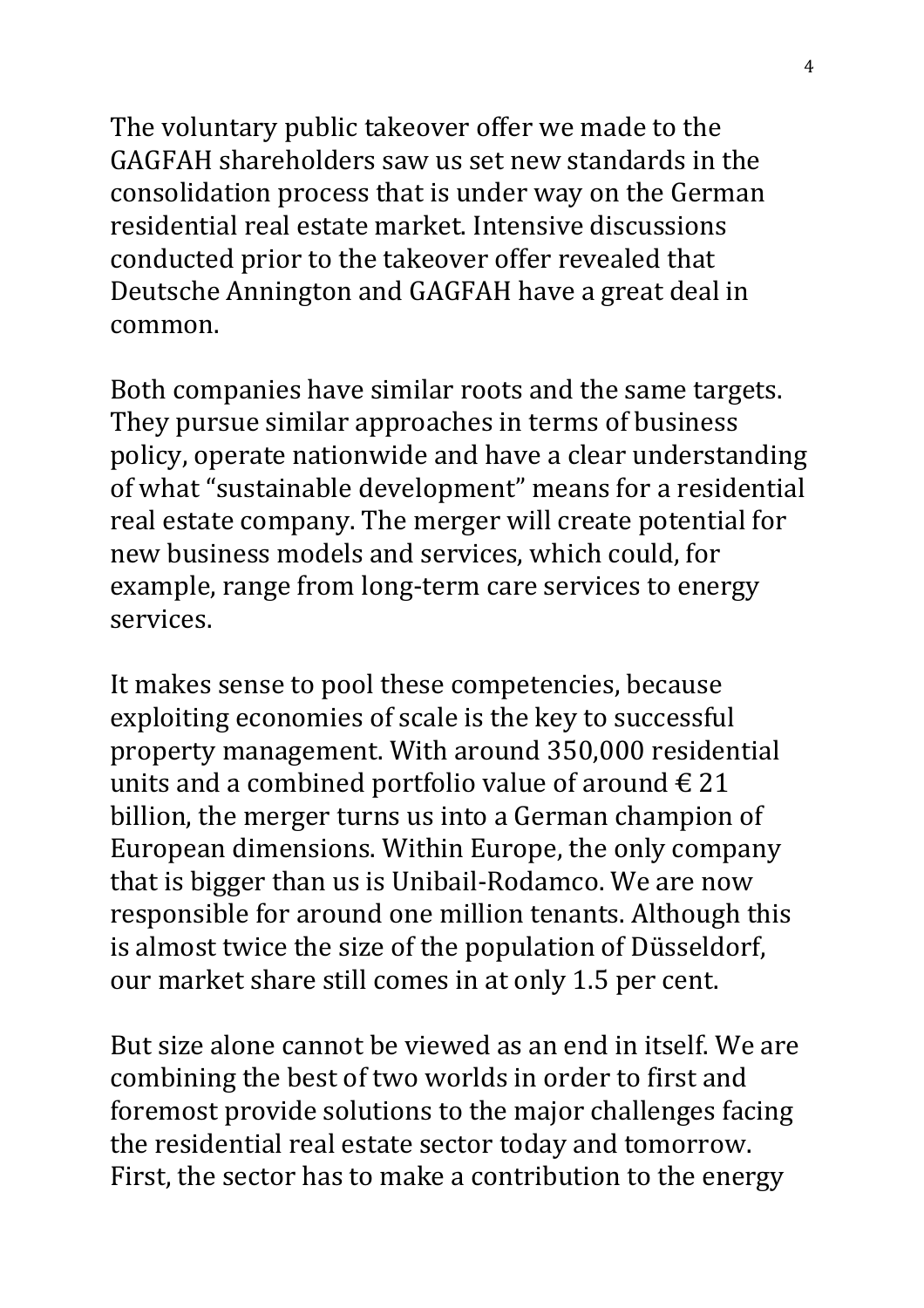transition and second, it has to find answers to the challenges associated with demographic change. The global political situation also means that people from many parts of the world are seeking protection and work in Germany – and the residential real estate sector can work with other stakeholders to find solutions for these people too.

The winners of the merger of Deutsche Annington and GAGFAH will be both you, our shareholders, but also our customers. Our size will make us even more stable in terms of our business development and will also make us even more attractive to new investor groups. I'd like to give you one example of how our customers will benefit from our size in the future: 10,000 new windows or doors cost a lot less than 500 new windows or doors on a perunit basis. Tenants will benefit directly from these lower costs.

Within the Management Board, we agree that success can only be achieved with satisfied tenants. Incidentally, I prefer to refer to the tenants living in our apartments as our customers. Thinking of them as customers means focusing on their concerns and providing them with support. We cannot achieve customer satisfaction by continually thinking in terms of specific properties and their costs. In other sectors, particularly those characterised by fierce competition, this sort of customerfocused approach has long been a matter of course. I am convinced that this will also apply to the residential real estate sector in the future and will allow us to enjoy commercial success.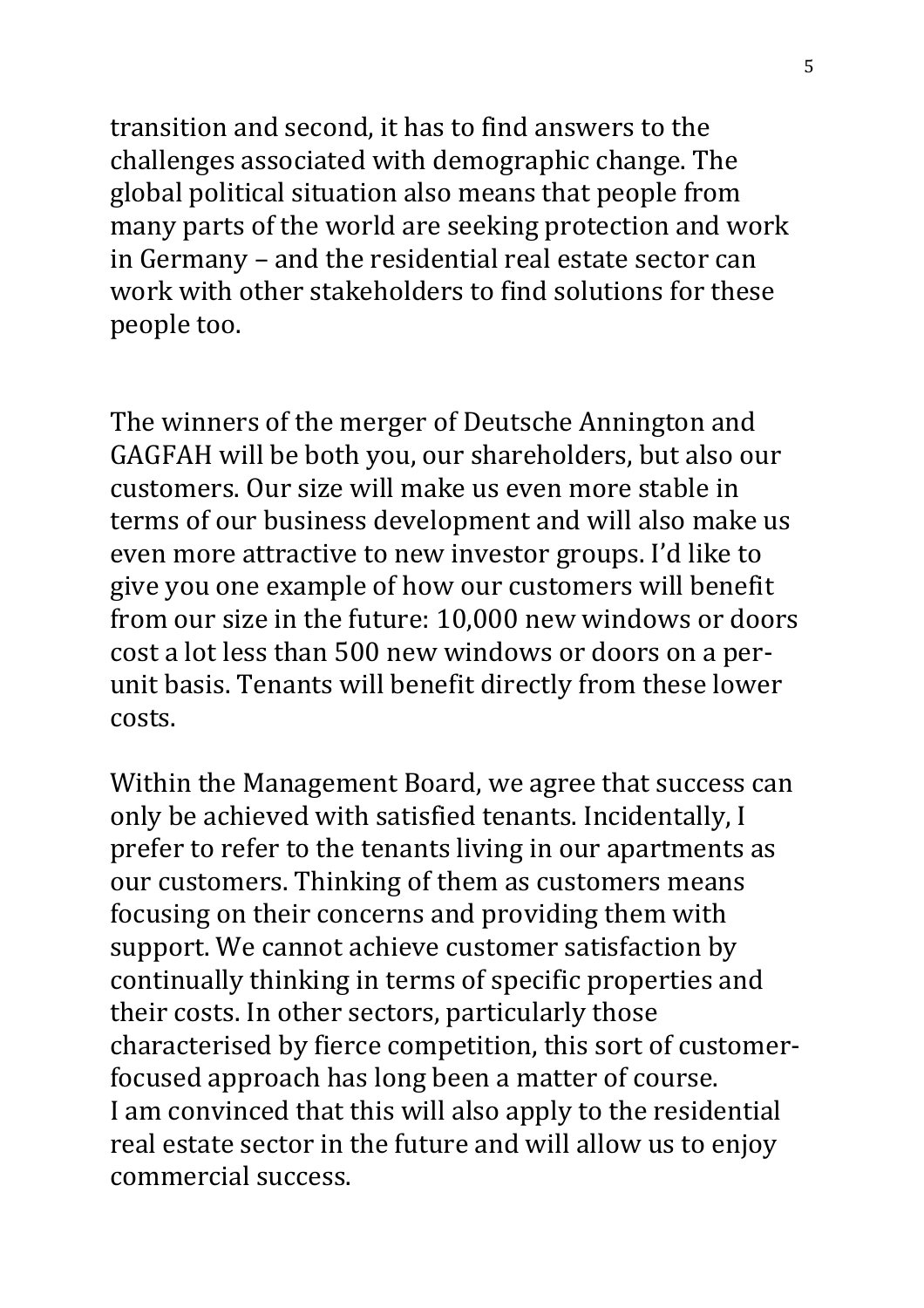My colleagues and I also measure ourselves based on customer satisfaction levels: the quality of our customer service is taken into account in our variable remuneration. I am therefore particularly pleased that we once again managed to boost tenant satisfaction last year, as is evident from the year-on-year increase of 5.7 per cent in the Customer Satisfaction Index (CSI).

Before I continue with my speech, I do not want to miss the opportunity to briefly introduce you to our two new Management Board members. Thomas Zinnöcker is my deputy on the Management Board of Deutsche Annington and is responsible for the implementation of the merger with GAGFAH, as well as acquisitions and distribution. Gerald Klinck is our new Chief Controlling Officer. He will be responsible for group and portfolio controlling, property valuation, issues relating to the Residential Property Act (WEG) and central procurement.

It makes more sense, however, for my new colleagues to say a few words about themselves:

Mr Zinnöcker introduces himself: (brief career history and experience in the sector)

Mr Klinck introduces himself: (brief career history and experience in the sector)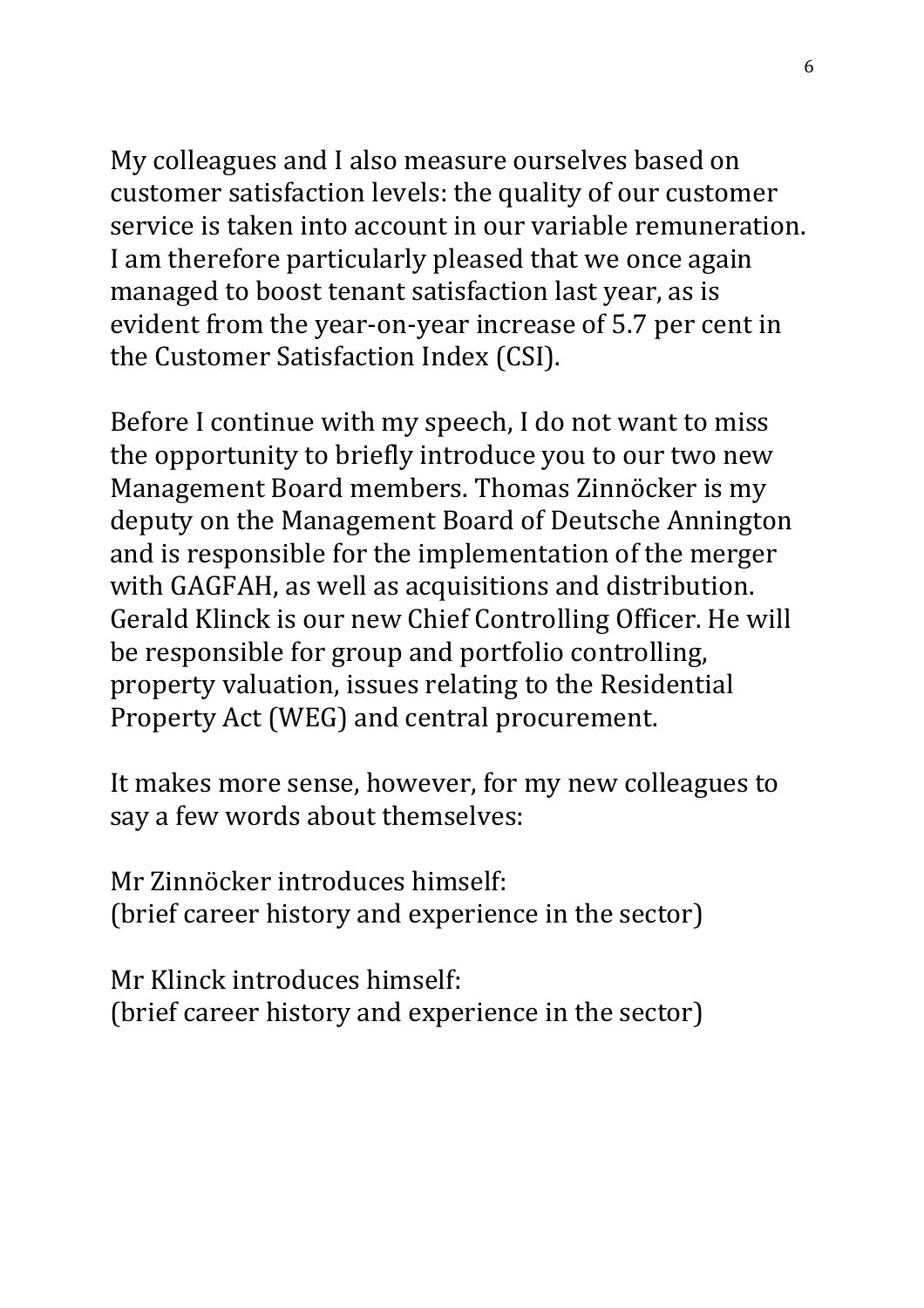Ladies and Gentlemen,

I would now like to give you an overview of the business and financial developments at your company in the 2014 financial year.

The two words that best sum up last year are:

## **eventful and successful**

We not only managed to once again improve significantly on the main key figures that apply in our business, but even overshot some of our own targets by a wide margin.

As I mentioned at the start of my speech, we also clearly overachieved on the targets set as part of our maintenance and modernisation programme, which was very ambitious to begin with.

We are glad that we managed to achieve the results we promised in 2014, too.

Let me use a few highlights to illustrate how successful the 2014 financial year was:

- The **value** of a real estate company is generally expressed by its net assets, or the **EPRA** n**et asset value (NAV)**. Last year, our EPRA net asset value rose by 28.4 per cent to  $\epsilon$  6.58 billion.
- When managing the long-term earnings power of our core business, property management, the main figure used is **Funds from Operations 1 (FFO 1)**. This is also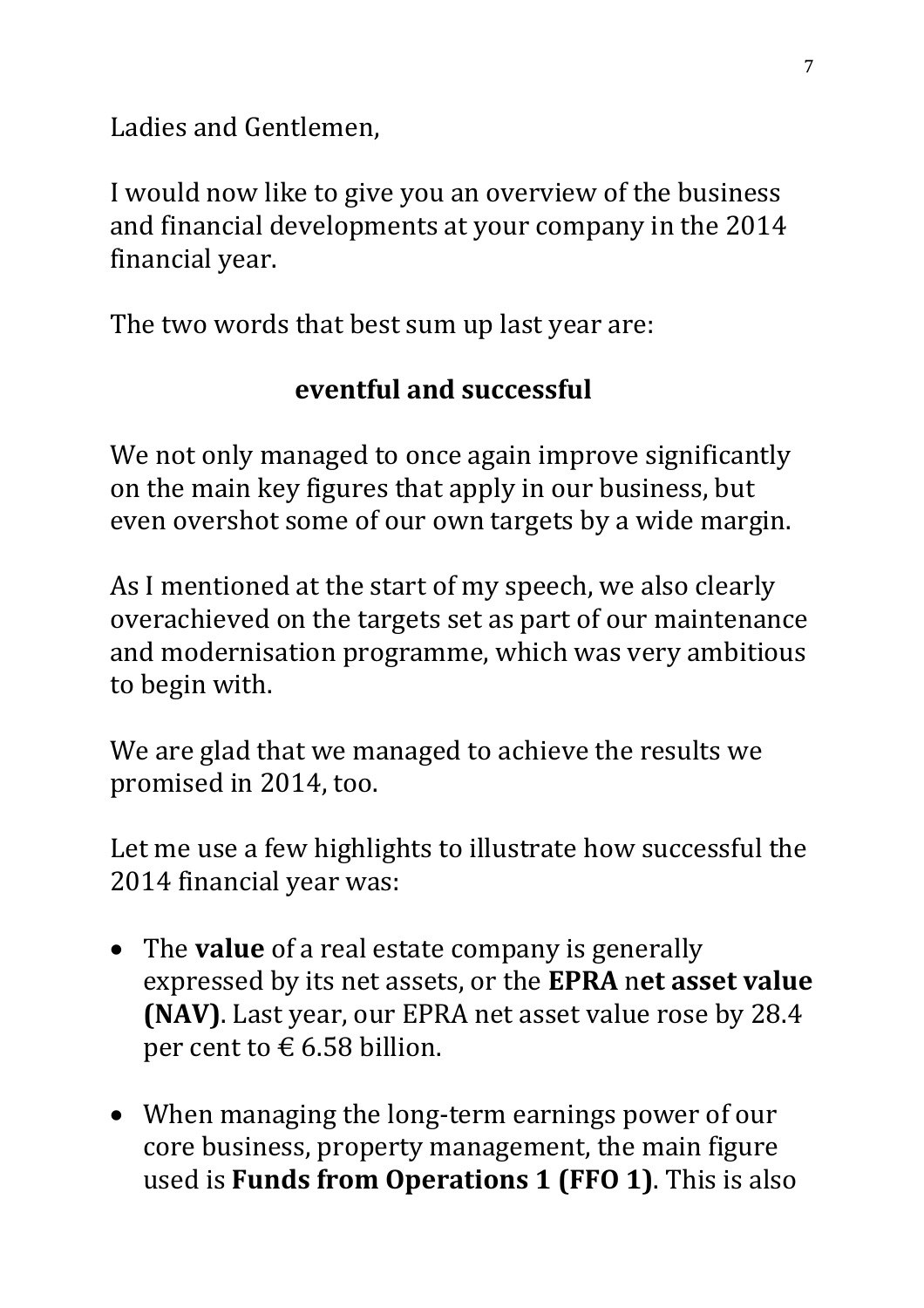the value that the dividend payment is based on. We increased FFO1 by 28.2 per cent in a year-on-year comparison to  $\epsilon$  286.6 million.

- The **vacancy rate** within our portfolio fell from 3.5 per cent to a record low of 3.4 per cent, meaning that it remains at a very low level. So as you can see, the demand for our apartments is higher than ever.
- We were able to record a moderate increase in **rents** last year. With a 2.5 per cent increase in the square metre price to an average of  $\epsilon$  5.55 (like-for-like), we will continue to offer our customers an affordable home in the future, too.
- We also improved our **cost structure** again last year, reducing the costs per apartment by 9 per cent. These costs include, in particular, our ongoing high level of investment in our housing stocks based on a high technical quality level and the further professionalisation of our processes.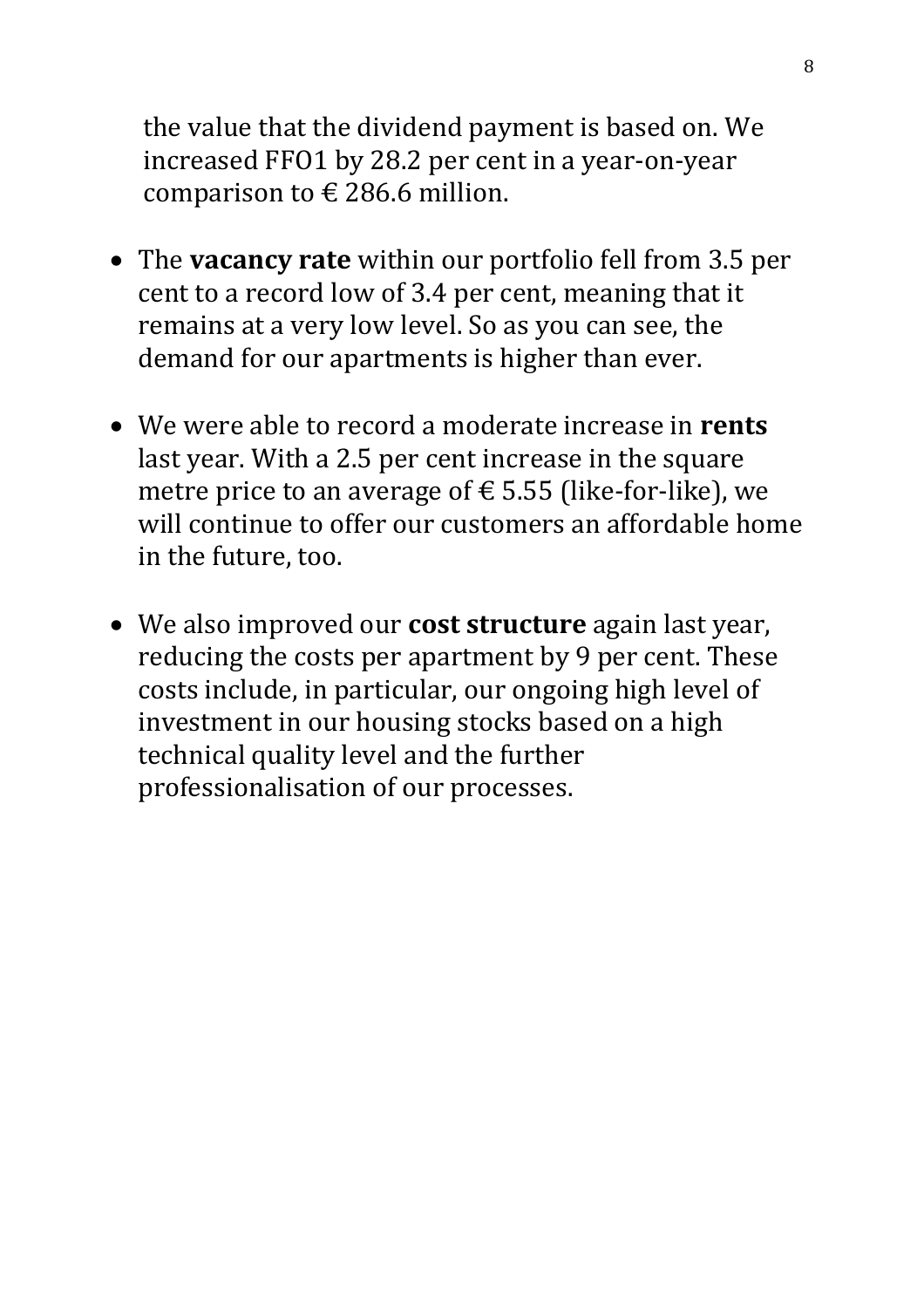- Our positive business development was also rewarded by the capital market last year. The 56.2 per cent **increase in our share price** between the start and the end of 2014 speaks for itself. At the same time, Deutsche Annington's market capitalisation also increased considerably to  $\epsilon$  7.7 billion as at December 31, 2014.
- This excellent share price performance, coupled with the increased tradability of the company's shares, also resulted in us being admitted to the MDAX in September 2014. This means that we already rank among Germany's largest listed companies.
- The 2014 financial year also brought fundamental changes in our **shareholder structure**, with the major shareholders Terra Firma and CPI Capital Partners disposing of their interests in Deutsche Annington. This pushed the free float, based on Deutsche Börse's definition, up considerably in the course of the year to 80.3 per cent. By way of comparison: the free float stood at only 10.2 per cent at the start of last year. This means that we now have an even higher profile among major investors such as international pension funds, which is a positive foundation for our future share price performance.
- In the meantime, the free float, based on Deutsche Börse's definition, has actually increased even further to 94.0 per cent due to the exit of the Abu Dhabi Investment Authority in April 2015.

Based on this positive all-round development of your company , we are proposing, in agenda item 2, that today's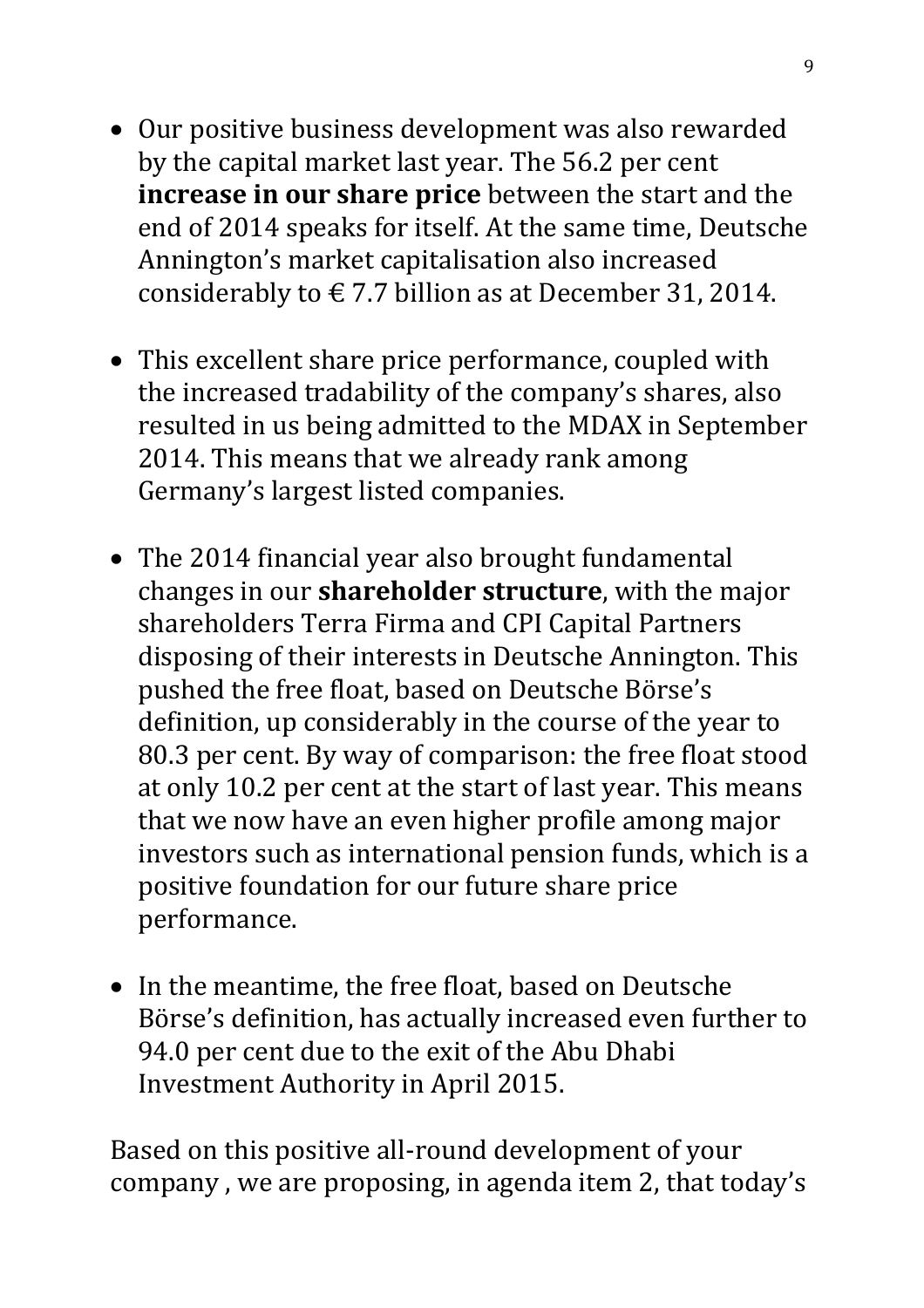Annual General Meeting pass a resolution to use the company's profit to pay a dividend of  $\epsilon$  0.78 per share, an increase of 11.4 per cent on the previous year's dividend, with the remaining profit carried forward to new account.

The **capital structure** of Deutsche Annington remains extremely comfortable. The average maturity of the company's financial liabilities as at the balance sheet date of December 31, 2014, stands at around 8 years, with refinancing costs down from 3.3 per cent to 3.2 per cent interest per annum.

The success of our financing strategy is also reflected in our access to the capital markets. With a solid equity ratio of around 40.4 per cent, the loan-to-value ratio came in at around 50 per cent on December 31, 2014.

This prompted leading rating agency Standard + Poor's to lift our **credit rating from BBB to BBB+** at the beginning of March this year. Standard & Poor's cited the advantages that are expected to arise from the merger of Deutsche Annington and GAGFAH as the reason behind its upgrade. In particular, Standard & Poor's pointed towards increased profitability in the management of the larger portfolio and more stable revenue, even in potentially cyclical market environments.

The expansion of the portfolio in regions that are showing positive demographic development, such as Berlin, Dresden and Hamburg, is also viewed as a positive development. The improved rating will reduce our future borrowing costs even further.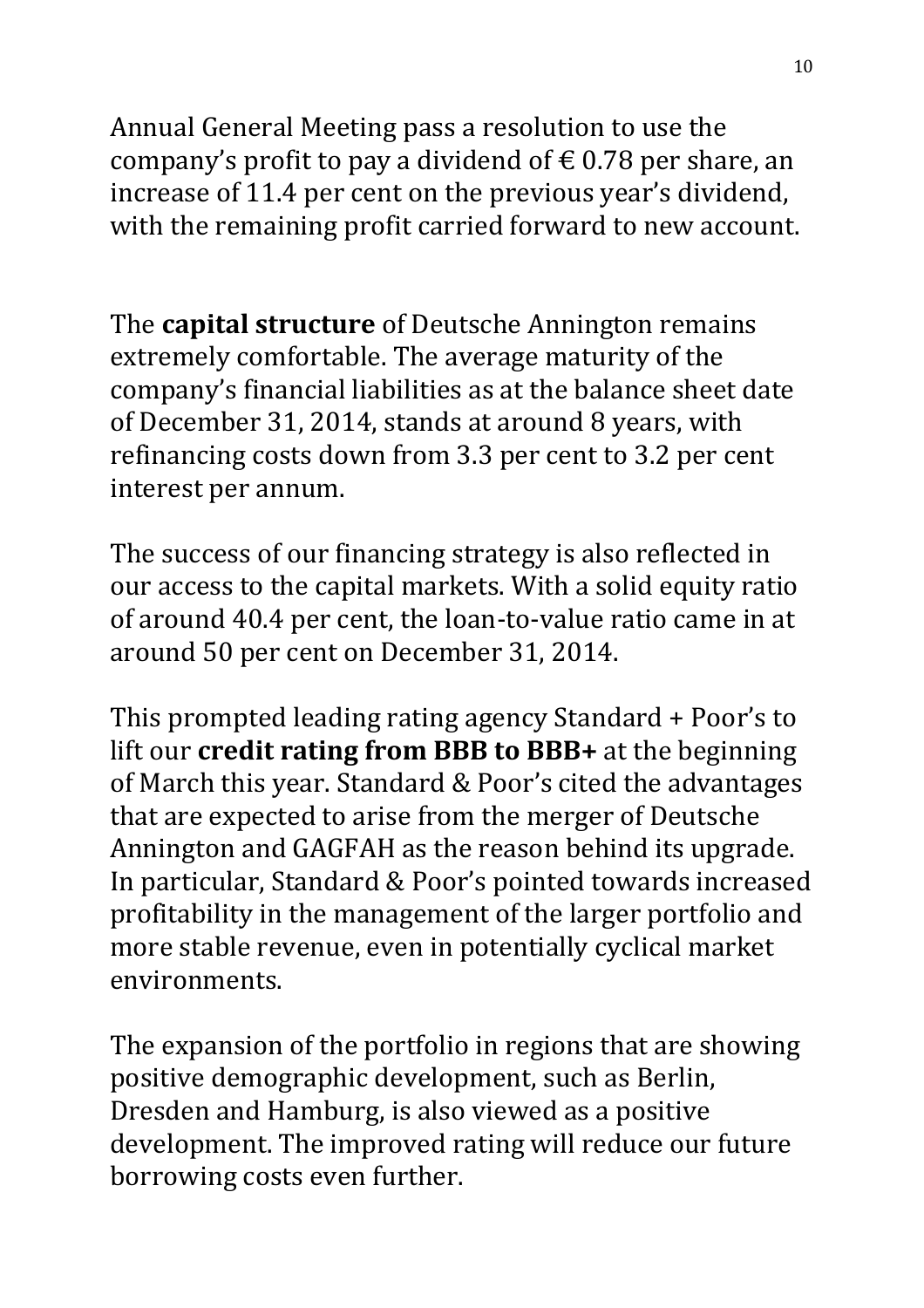Ladies and Gentlemen,

The last financial year saw Deutsche Annington invest a total of around **€ 346 million in its property portfolio**, split roughly 50-50 between maintenance and modernisation. In terms of our portfolio's total living area, this corresponds to exactly  $\epsilon$  29.12 per square metre, which leads the way in our industry. Even if I report the maintenance costs separately, as the tenants' associations require, then we are well above the average for the sector at € 14.65 and also exceed the requirements of the demanding social charters.

All in all, more than 10,000 residential units underwent energy efficiency improvements, while 3,000 further units were converted in order to meet the needs of older people and high quality standards. This increased the volume of our energy-efficient units to more than 3 per cent, well ahead of the German average of around 1 per cent.

As a responsible landlord, we are thus providing answers to the challenges facing society as a whole as a result of the energy transition and demographic change.

Energy efficiency upgrades allow savings of up to 30 per cent in energy consumption, while age-appropriate conversion measures allow older people to stay in their own four walls for longer.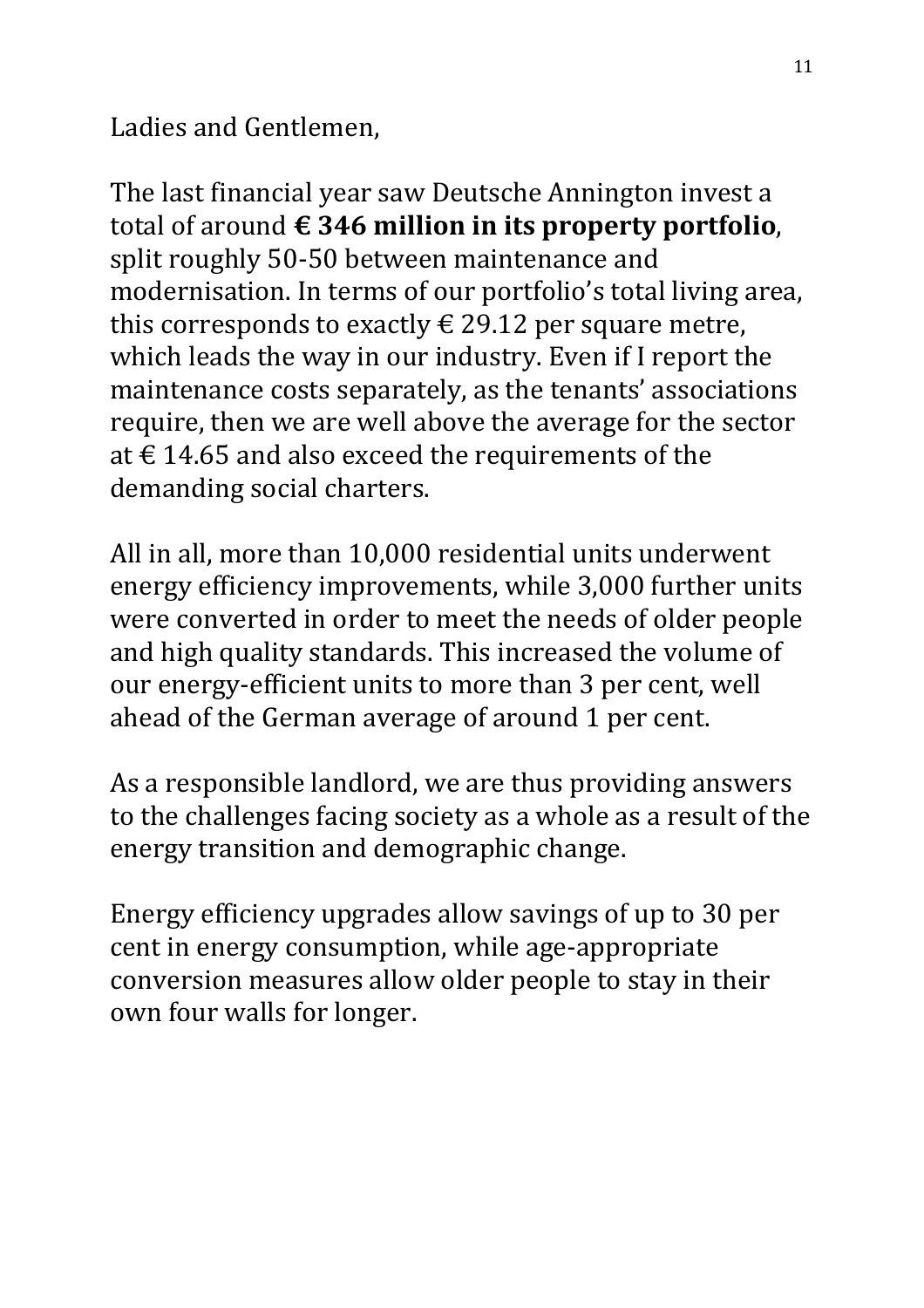Ladies and Gentlemen,

I'd like to follow on from this brief review of last year's highlights by turning our attention to the much more interesting outlook for 2015.

We already confirmed our **outlook for 2015** at the press conference on the financial statements in March. All of the figures for the outlook for this year take into account the acquisitions of DeWAG, Vitus and Franconia but NOT the merger with GAGFAH. We will be announcing our 2015 forecast for the combined company on June 1 when we publish our Q1 figures.

In 2015, Deutsche Annington – excluding GAGFAH – plans to invest more than  $\epsilon$  400 million, or more than  $\epsilon$  31 per square metre, in its apartments. This amount will again be split roughly half and half between maintenance and modernisation.

We expect rental income to rise by between 2.6 and 2.8 per cent this year. All in all, we predict that our rental income will increase from € 789.3 million in 2014 to between € 880 and 900 euros. Once again: please bear in mind that this does not include the integration of GAGFAH.

For the 2015 financial year, we expect our funds from operations, which form the basis for the level of the dividend we distribute, to increase by somewhere in the region of 20 to 25 per cent (2014:  $\in$  286.6 million; 2015:  $\in$ 340–360 million).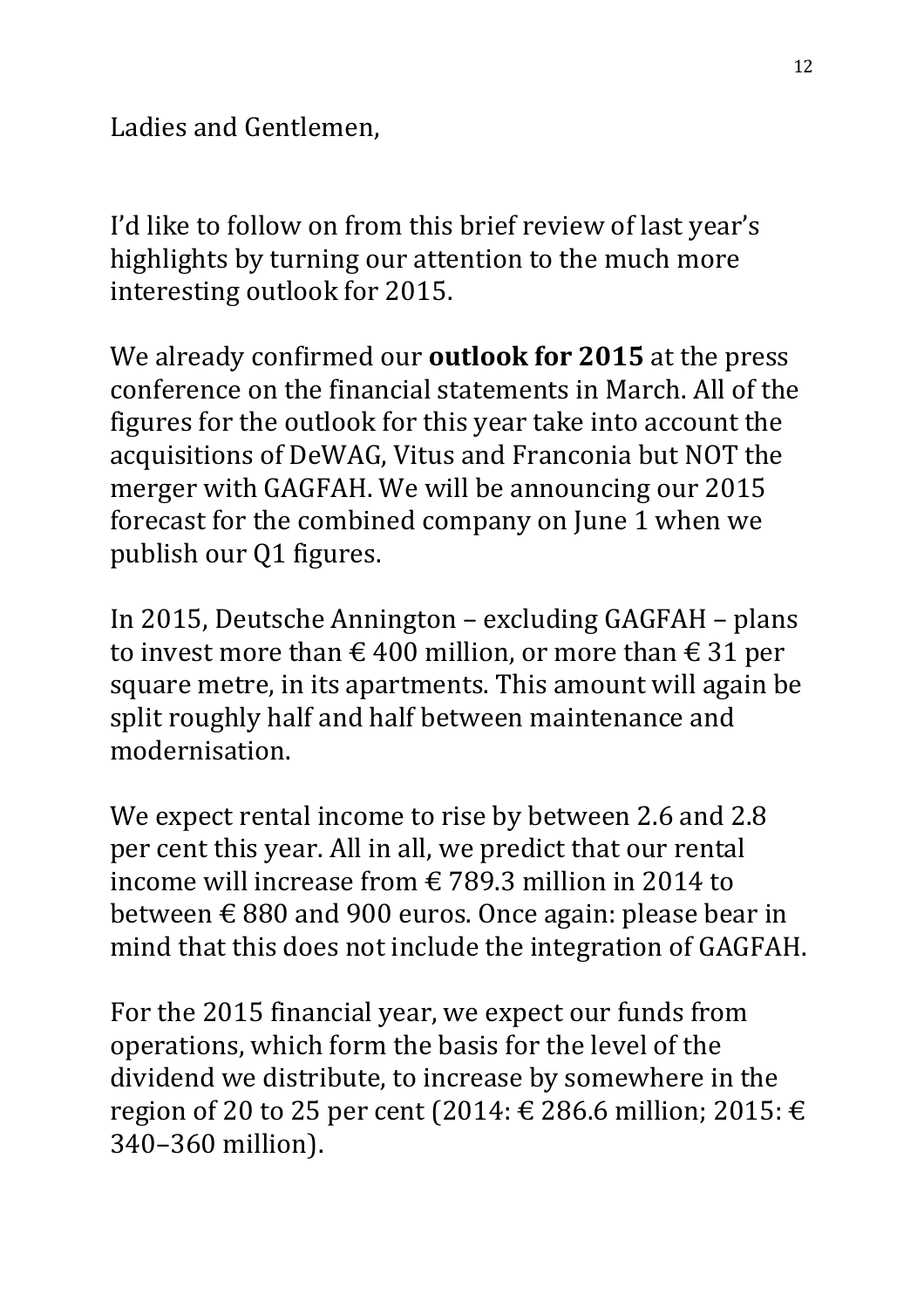We plan to lift our NAV by up to 4 per cent, bringing it up to between  $\epsilon$  24 and  $\epsilon$  25 per share. Deutsche Annington will be sticking to its dividend policy of distributing around 70 per cent of FFO1 to its shareholders in 2015.

By the end of the year, we also expect the vacancy rate to have slid further to around 3.3 per cent, although this will then bring us down to the technical limit. We need a certain vacancy level in order to be able to carry out our extensive maintenance and modernisation programme.

That was our forecast thus far for this financial year based on the business figures of Deutsche Annington excluding GAGFAH.

Naturally, Ladies and Gentlemen, the success of your company is also the result of the strategy we have been systematically pursuing. We are using efficient portfolio management to boost our operating KPIs and are optimising our financing costs using an innovative and internationally competitive financing structure.

Our active portfolio management allows us to generate added value for your company and to expand our property-related services on a step-by-step basis.

But in order to achieve new dimensions of growth and earnings, it is not, of course, sufficient to optimise the existing portfolio and rely on organic growth. We will also be using further acquisitions in order to achieve growth,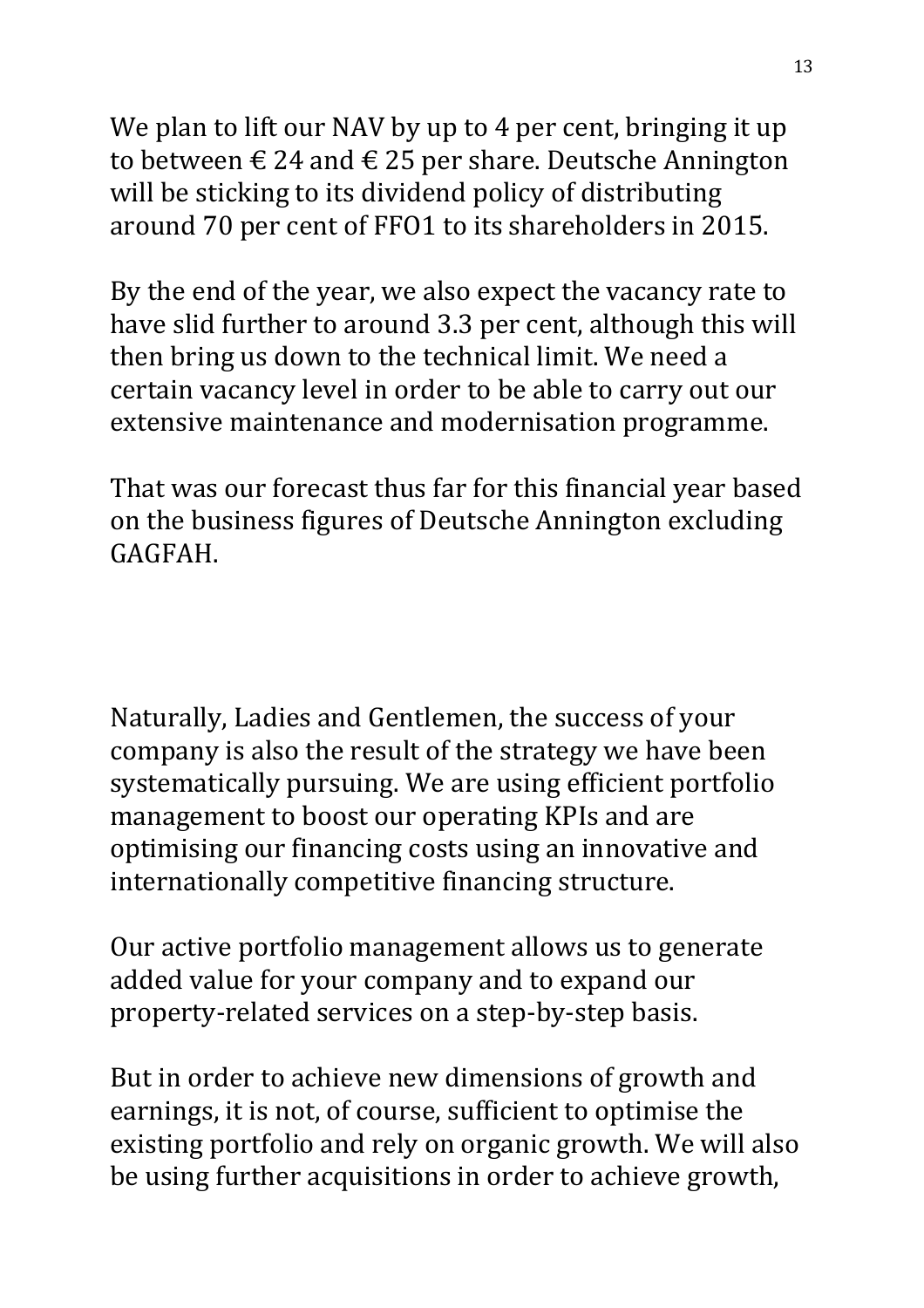although strict adherence to our criteria is a matter of course. We will only make a purchase if it will lead to a quantifiable increase in value and we will only acquire real estate that represents a good geographical fit for us and that we can manage properly by having the necessary proximity to the customer.

In order to be able to continue on this growth path, which is associated with major competitive advantages, we need a high degree of flexibility. As a result, we would ask you to consent to the authorised and conditional capital we are requesting today. You can be sure – as in the past – that we will treat the assets of our shareholders, your assets, in a highly responsible and disciplined manner.

Within the framework of the individual measures taken to use the 2013 and 2014 authorised capital, excluding shareholders' subscription rights, the Management Board and the Supervisory Board both spent a great deal of time in in-depth discussions, checking that the rights and interests of our shareholders were protected and that the legal requirements were met.

In particular, we checked in each case that the issue price at which the new shares were being issued in return for contributions in kind was not inappropriate or, in the event of issues in return for cash contributions, was not significantly lower than the stock market price.

At this point, I'd like to refer you to the further details set out in the detailed written reports sent out along with the invitation to the Annual General Meeting, which can also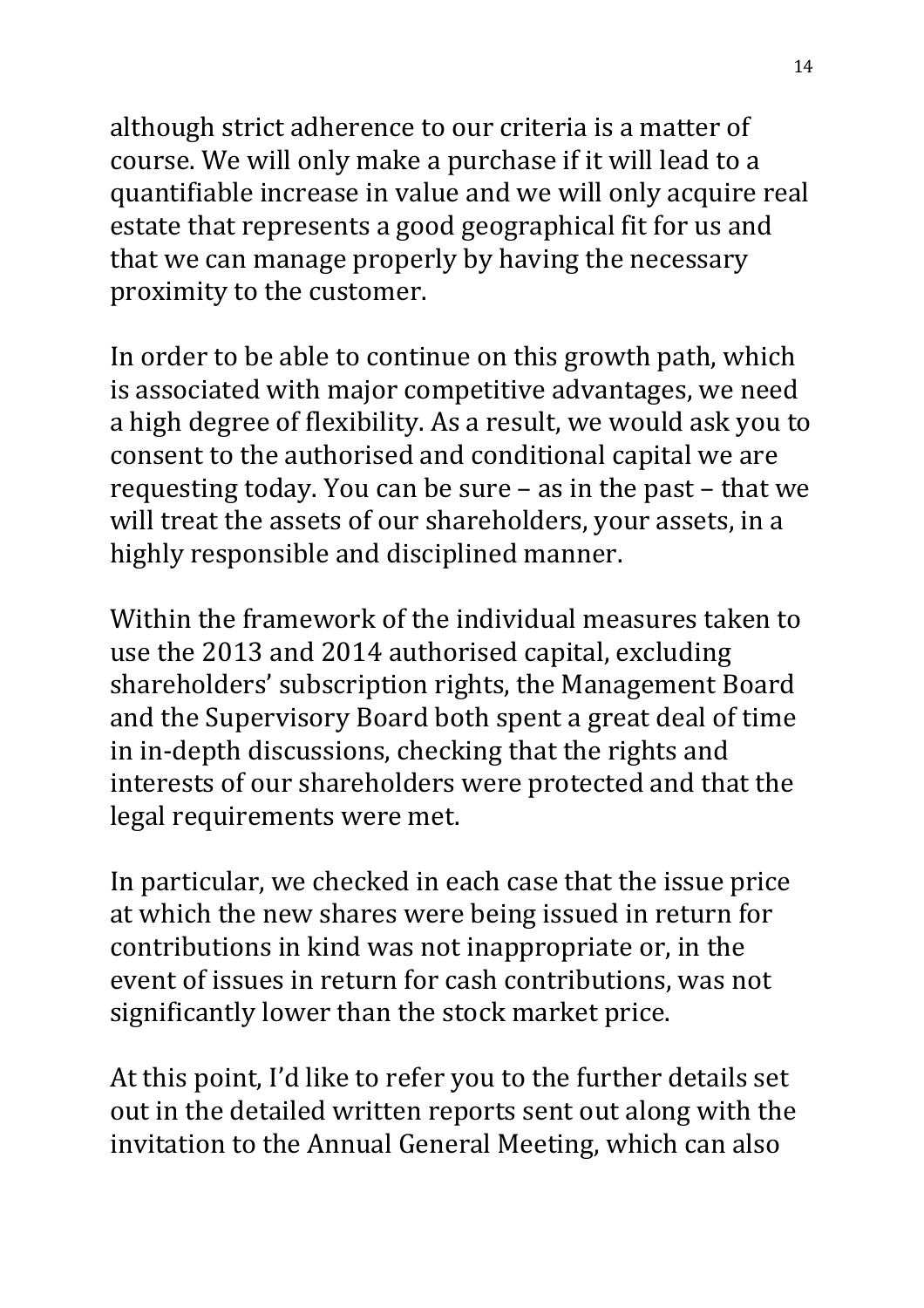be consulted at today's Annual General Meeting and on the company's website.

I will be happy to answer any further questions you may have on the use of the authorised capital and the associated acquisitions later on.

At last year's Annual General Meeting, I provided you with a brief introduction to the companies Vitus and DEWAG, which we had acquired shortly beforehand. In the course of the year, we successfully integrated around 11,000 apartments belonging to the DEWAG portfolio and around 20,000 units from the Vitus portfolio into our own property portfolio. I had already explained to you the corresponding value contribution in terms of NAV and earnings.

These two acquisitions expanded our housing stocks by 20 per cent last year, strengthening our presence in northern Germany, mainly in Bremen and Kiel.

In the third quarter of the 2014 financial year, we also acquired a portfolio of more than 5,000 apartments, mainly in Berlin and eastern Germany, from the CitCor Residential Group for around  $\epsilon$  323 million as part of the Franconia acquisition, with a closing date of April 1, 2015. The integration is scheduled for completion in the first half of 2015.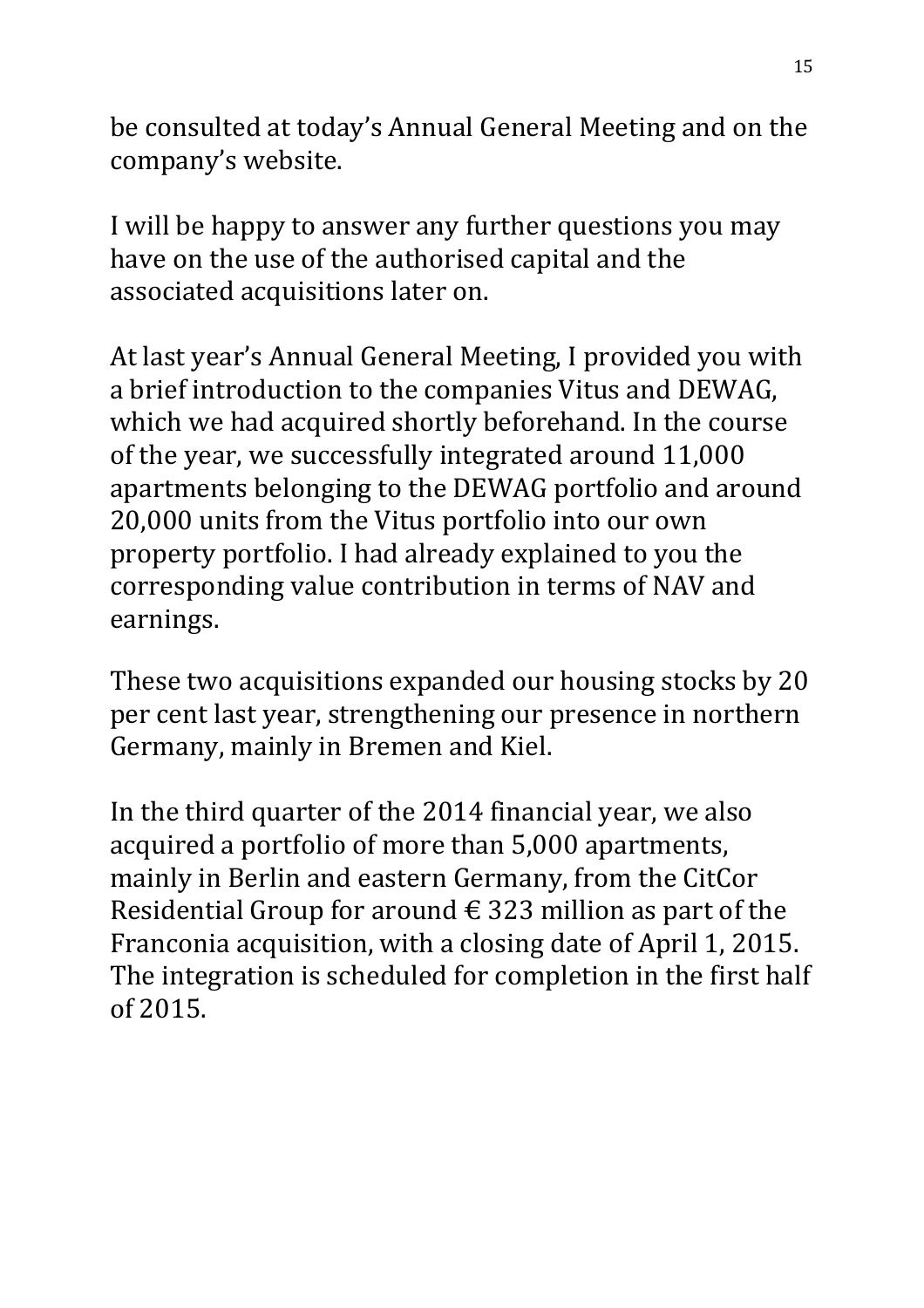Ladies and Gentlemen,

I gave you a brief introduction to our **own craftspersons' organisation**, Deutsche TGS, at last year's Annual General Meeting.

Although we did not establish this organisation until 2011, it is already operating in 545 locations across Germany with a workforce of around 1,800.

A large-scale outsourcing strategy is not an approach that makes sense at Deutsche Annington. We can generate our own economies of scale thanks to our size. We have the expertise we need for successful further development within our company. In addition, outsourcing would not lead to any advantages in terms of personnel costs; in fact, we believe that outsourcing would be associated with tax disadvantages. We need our own craftspeople that both we and our customers can rely on. We want our own employees who are fast, reliable and friendly.

And this is precisely what Deutsche TGS offers. Deutsche TGS means that Deutsche Annington's customers have their own craftspeople. This reduces interfaces and costs, makes it easier to arrange appointments, increases reliability when repair work has to be done and significantly boosts customer satisfaction. After all, Deutsche TGS attends more than 32,000 on-site appointments with customers every month. We have firm plans in place for the further growth of this organisation, which is so important to us strategically. We are also exploring unconventional routes, for example by recruiting qualified employees from central and eastern Europe,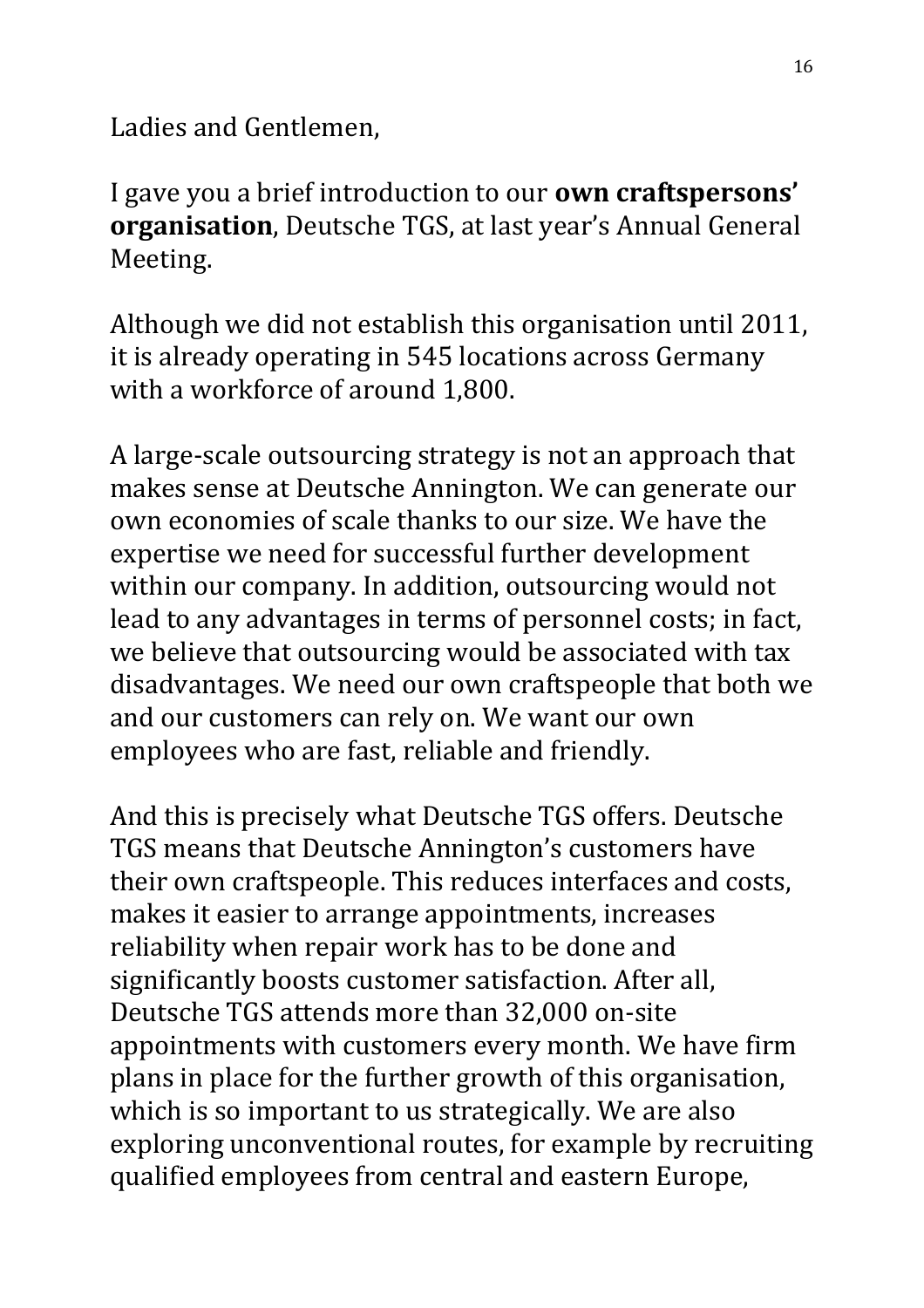because the German employment market is no longer able to cover our demand. Our experience here has been very positive and this strategy allows us to make up for the lack of specialist employees on the German market.

But our potential is nowhere near exhausted by the move to bring services like these back into the company. Just consider all of the meters and measuring devices in apartments, or electricity and heating from our own cogeneration plants.

Or the rising number of older tenants that we not only offer senior-friendly living space to, but to whom we could also offer long-term care services as part of cooperation initiatives. Although these services are not yet reflected in our forecasts for 2015, we are in the process of making plans for them.

As part of our partnership with Deutsche Telekom, which was launched back in 2011, we will be equipping 145,000 apartments with state-of-the-art fibre-optic technology to provide our tenants with their own TV signal. By the end of 2014, 55,000 apartments had already been equipped.

We are already offering specific energy services as part of a pilot project in Bergkamen, where we are able to read heating and water meters in real time by way of remote transmission in 1,000 households. We can also provide tenants with monthly energy bills, which brings advantages for both parties.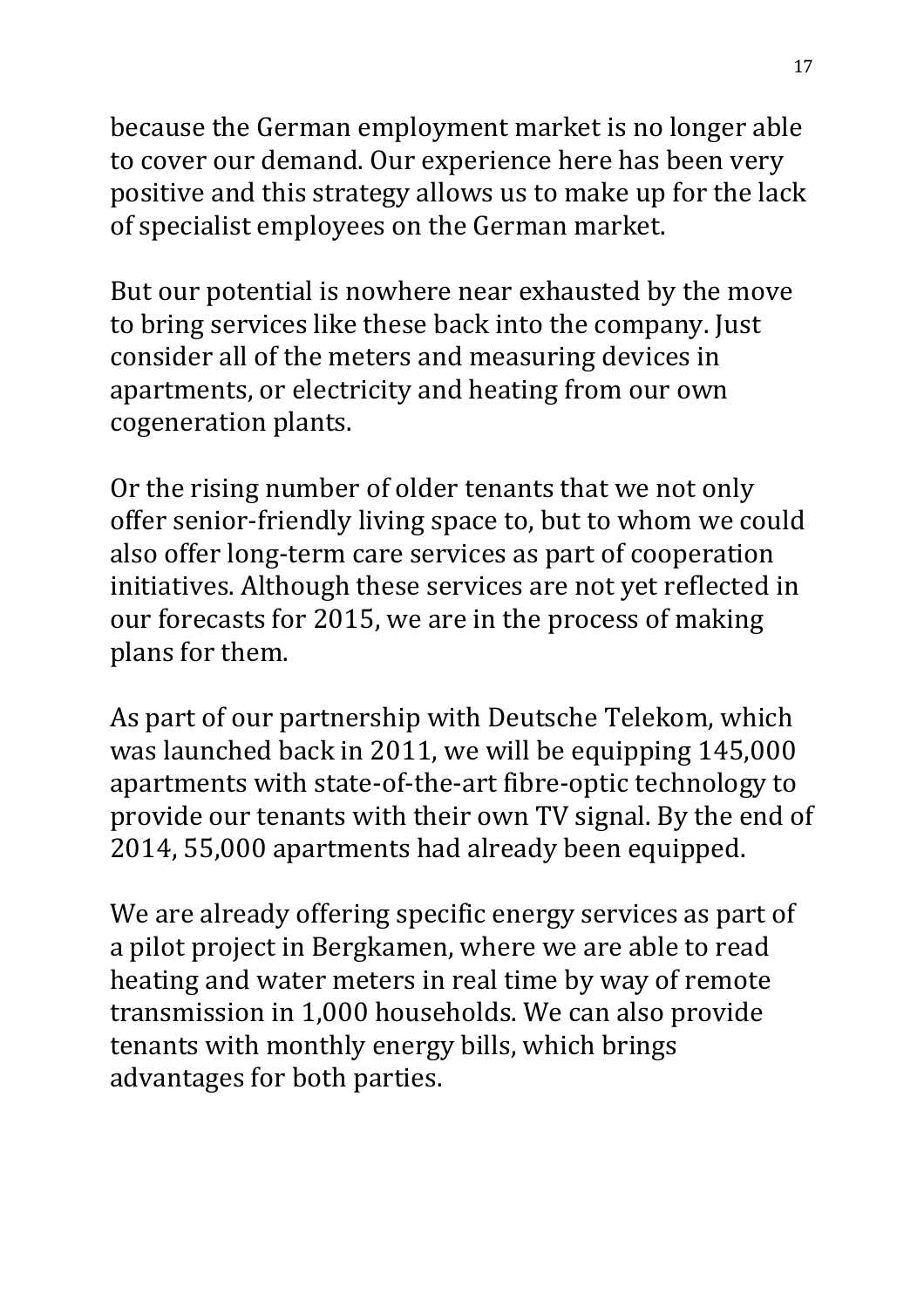I'd like to briefly touch on another project with you: **Essen's Eltingviertel district**: With its historical charm, industrial character and contemporary development, this district in the heart of the city offers a large number of opportunities for modern urban development.

Over the next few years, we want to work together with residents and owners, the local authority and other partners from the business community to turn the district into an InnovationCity area. This will involve a number of measures including modern energy supply systems that ensure low energy consumption, new residential concepts, improved infrastructure and the inclusion of social projects. This will allow us to make the Eltingviertel district fit for the future, while at the same time retaining its character as a district that offers real quality of life.

As the biggest landlord in the Eltingviertel district, Deutsche Annington will play a key role in this process, investing around  $\epsilon$  9 million in the sustainable development of the district as part of the first step. The aim is to secure property values and increase the quality of life and well-being for people living in the district.

So as you can see, we have already identified numerous growth fields offering interesting potential for your company, and I am sure that even more opportunities will present themselves in the future.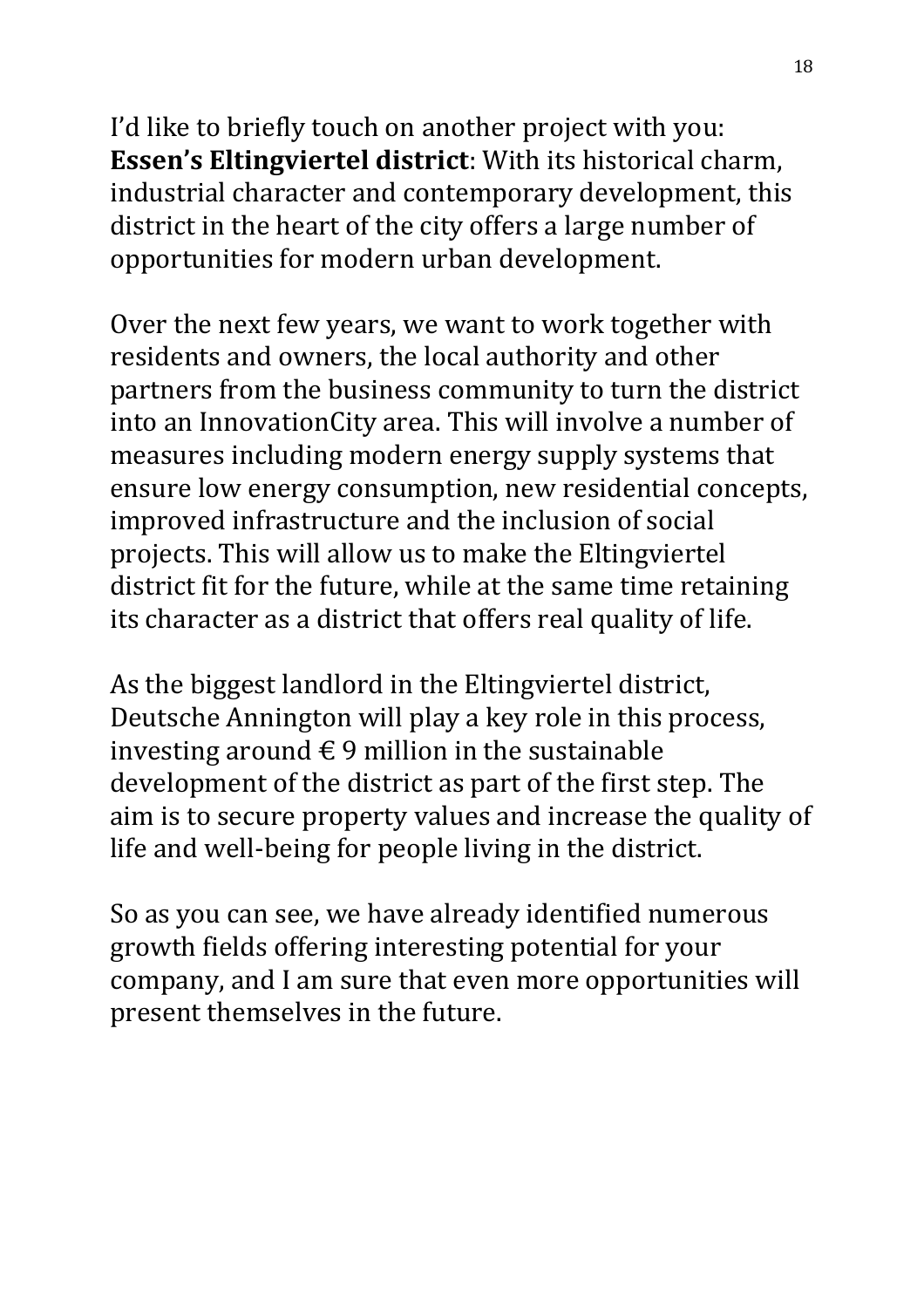Two mega trends are extremely important when it comes to Deutsche Annington's further strategic development: the energy transition and demographic change.

This is why a significant portion of our investment is aimed at energy-efficient modernisation. We are modernising heating systems, replacing windows and renewing the heat insulation in our buildings. Our customers benefit directly from the cost savings we can achieve thanks to a larger purchasing volume.

This not only allows us to respond to the political calls made by the German federal government, but also enables us to offer our customers homes with a much better energy profile.

Demographic change within our society is already clearly reflected in our tenant structures, with some 35 per cent of our tenants over the age of 60.

A very large number of people in this age group want to stay in their familiar environment and their neighbourhood for as long as possible. We are addressing this wish and continually converting an ever larger proportion of our apartments in order to meet the needs of older people.

As part of a dedicated bathroom programme, for example, we are offering older customers in selected locations the opportunity to have their bathroom converted to make it senior-friendly within only one to two weeks.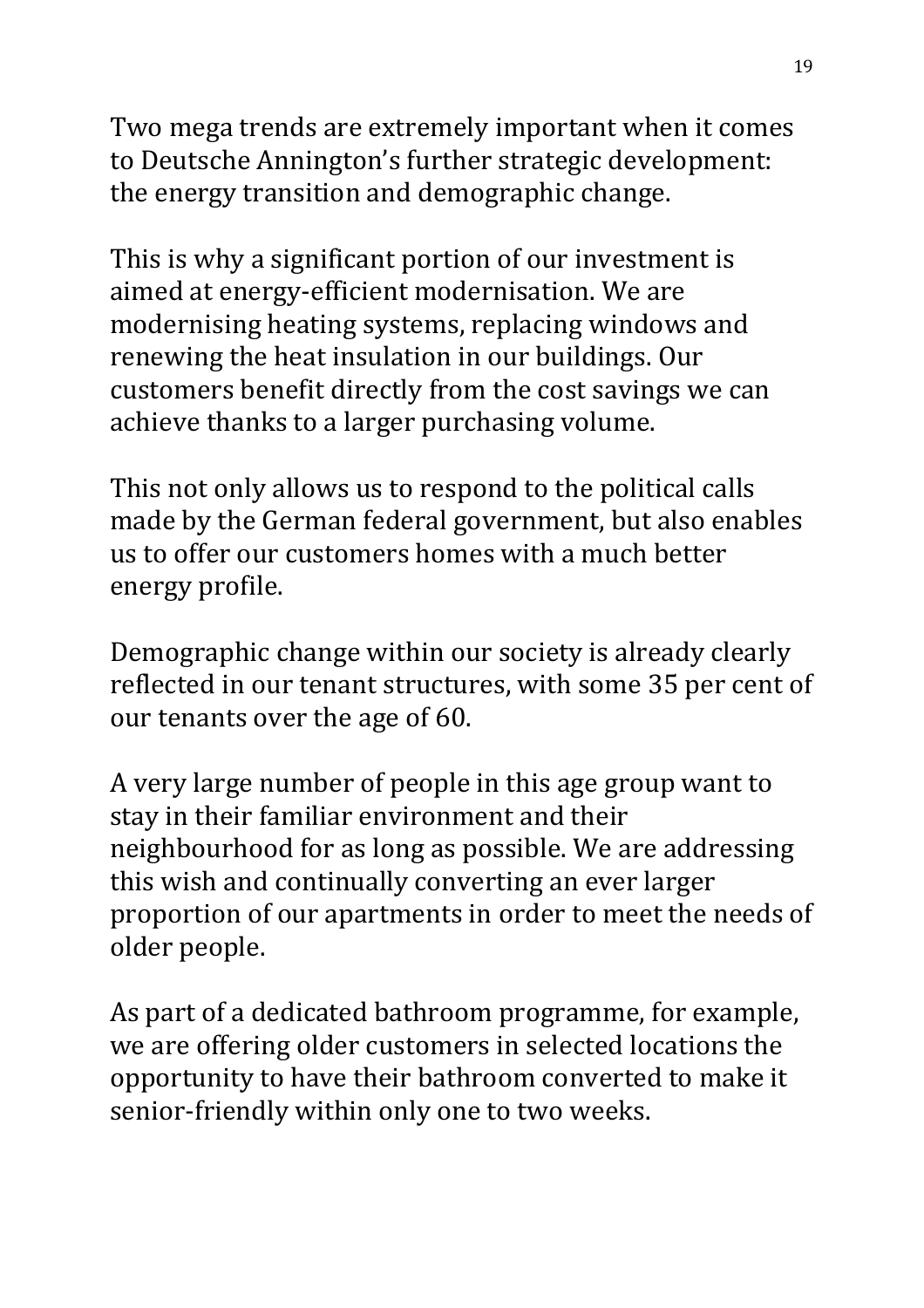We have already implemented 400 projects like these since the summer of 2014. To date, more than 350 other customers have shown an interest in having a new bathroom installed in 2015.

Ladies and Gentlemen,

I'd like to round off by coming back to talk about GAGFAH. It is a conscious decision on my part not to refer to this as an acquisition, because, after talks between the Management and Supervisory Boards of both companies last year, we took a joint decision to **merge** our companies.

At the end of the extended acceptance period pursuant to the German Securities and Takeover Act on February 9, 2015, around 94 per cent of GAGFAH shareholders had accepted the public takeover offer. This high acceptance rate shows that the market also supports this consolidation move.

We are aiming to achieve savings totalling  $\epsilon$  84 million a year with the merger, mainly as a result of two factors: The first effect is already partly visible with the improvement in our rating to BBB+: our financing costs are falling further.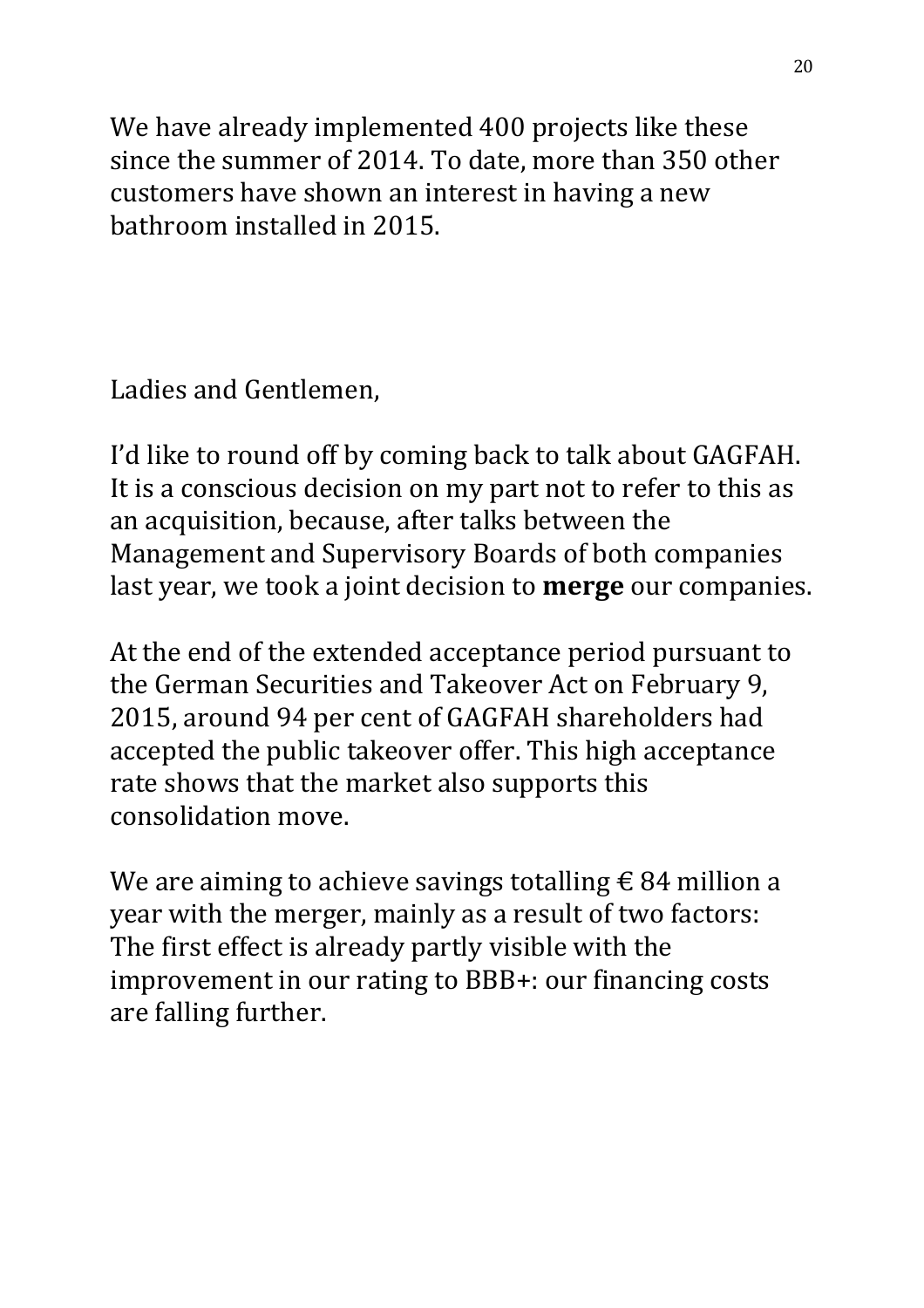Our new size will also allow us to pursue our active portfolio management strategy even more systematically than the two individual companies could have done on their own. We will be making substantial savings on the procurement side of things.

For us, size means being able to manage major cost blocks more cost-effectively.

As I already mentioned at the start of my speech, the merger of Deutsche Annington and GAGFAH will change the face of the German real estate sector in the long term.

Although the merger will naturally be keeping us busy over the next few months, we have already achieved a number of key milestones:

- As expected, we managed to close the deal in early March 2015.
- As I explained, the purchase price is financed in full.
- The leadership structure and management levels have been defined.
- The integration process has started as scheduled.

We will be presenting the first combined figures and a detailed report on the status of the integration process to you on June 1 as we present the first quarter of the year. By then, we will also have a good idea of the actual figures, the outlook for the year, synergies and financing. All of the indicators available to me at the moment are pointing in the right direction.

The developments seen over the past two years have resulted in marked changes not only to the profitability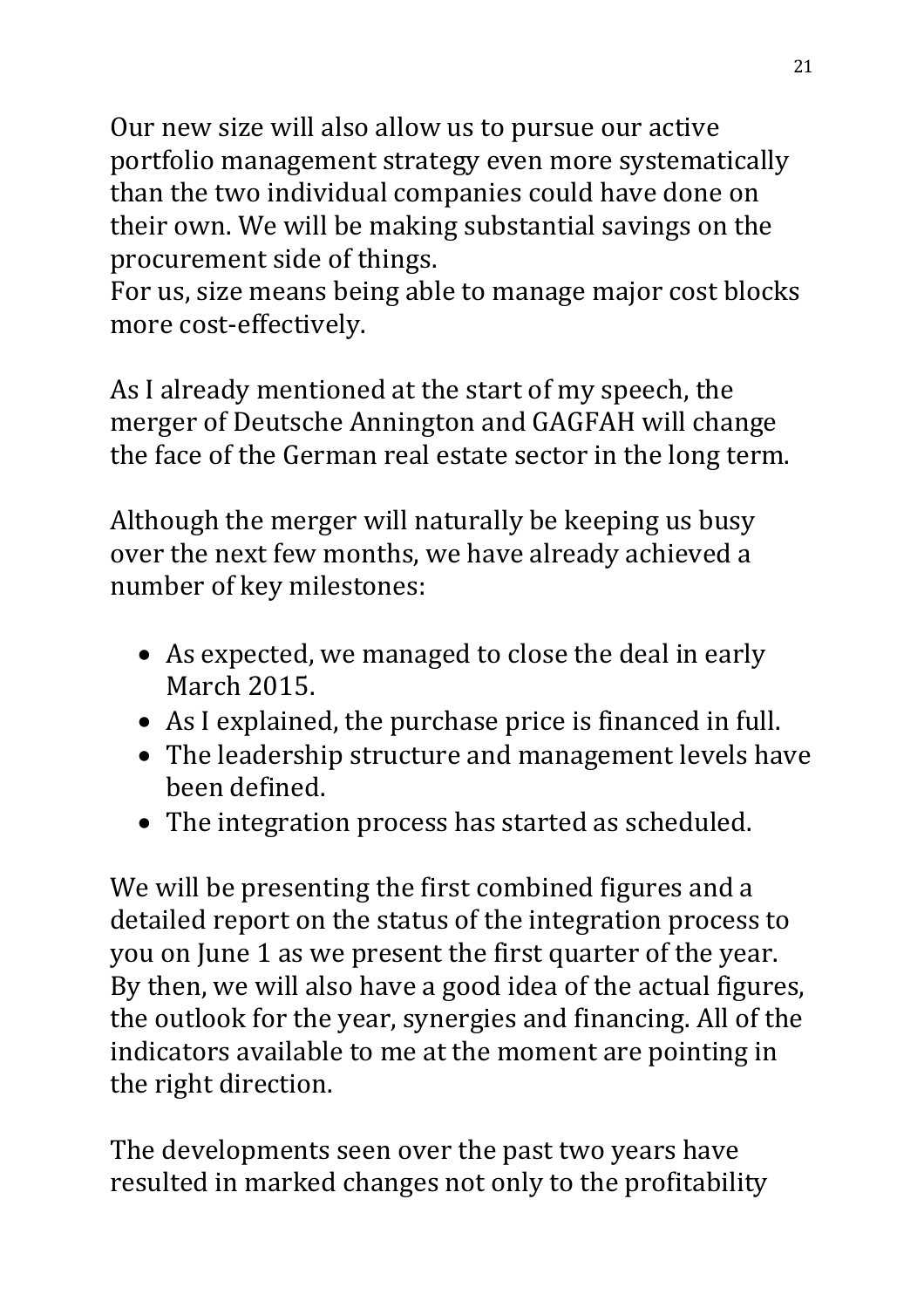and size of our company, but most importantly to its identity and culture too. We have taken the merger with GAGFAH as an opportunity to mirror this back to the outside world. Deutsche Annington and GAGFAH are starting a new chapter together. I would even go as far as to talk of a new beginning, because almost all of the former investors in both companies have made an exit.

We now want to make this change visible to the outside world in our company name and will be passing a corresponding resolution on this today under agenda item 8.a).

You will already have seen the **company name "VONOVIA"** in your invitation to the Annual General Meeting. Incidentally, the decision not to include a logo on this slide is a deliberate one.

We will shortly be asking you, the owners of the future VONOVIA, to approve this new company name. We consciously opted for a completely new name, since it was not possible to combine GAGFAH and Deutsche Annington. VONOVIA is easy to pronounce and has a pleasant, harmonious ring to it. VONOVIA is an artificial name without any original meaning – neither in Germany nor in the many different countries our tenants come from – and this was important to us when we chose it. The first part conjures up associations with the German word "Wohnen" (living) and, combined with "NOVIA", it implies a "new way of living". This means that our business model, which consists of housing plus service, is reflected well in the new name.